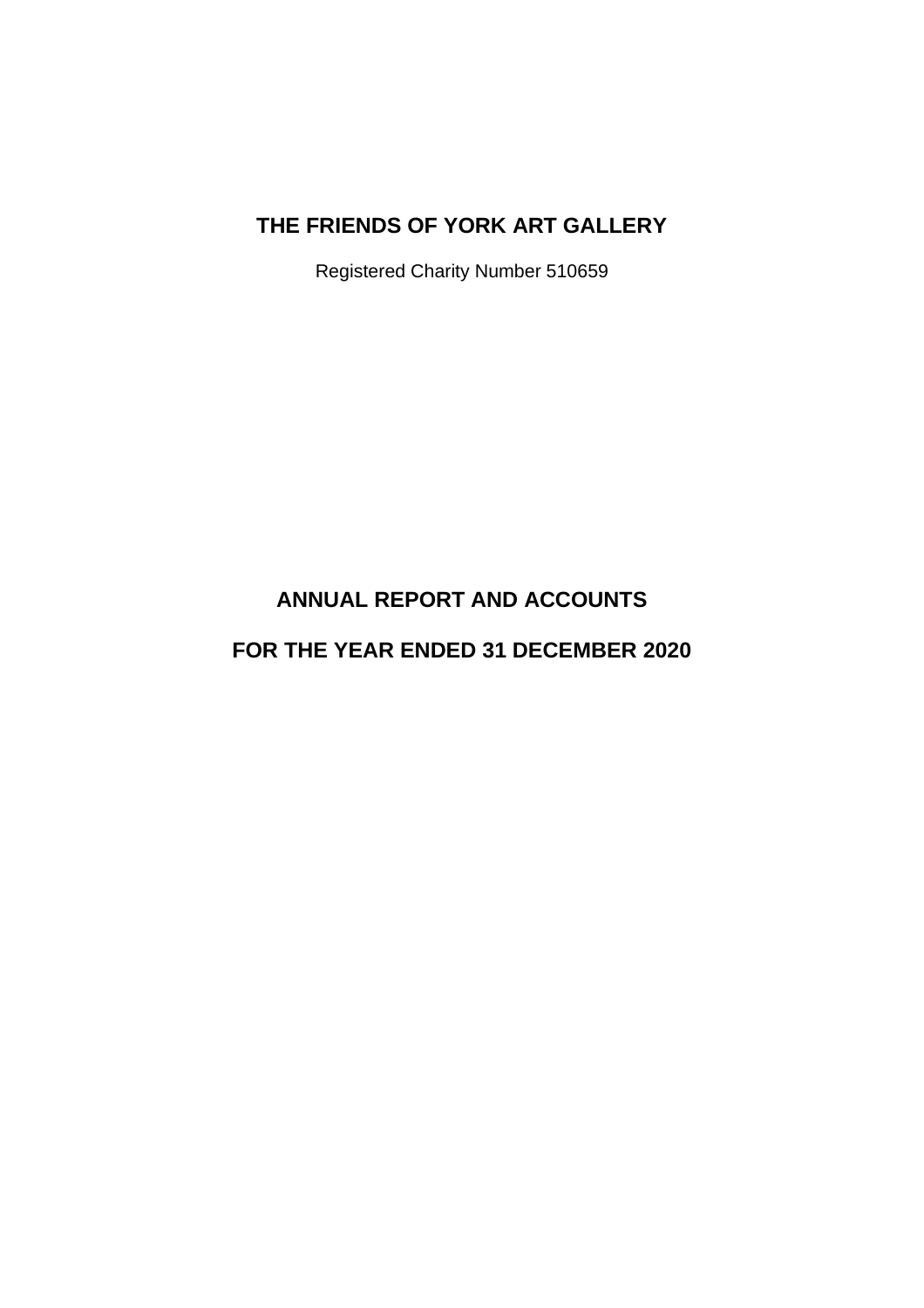| Contents                                   | Page     |
|--------------------------------------------|----------|
| <b>Trustees' Annual Report</b>             | 1 to $3$ |
| Independent Examiner's Report              | 4        |
| Receipts and Payments Account              | 5        |
| <b>Statement of Assets and Liabilities</b> | 6        |
| Notes to the Accounts                      | 7 to 10  |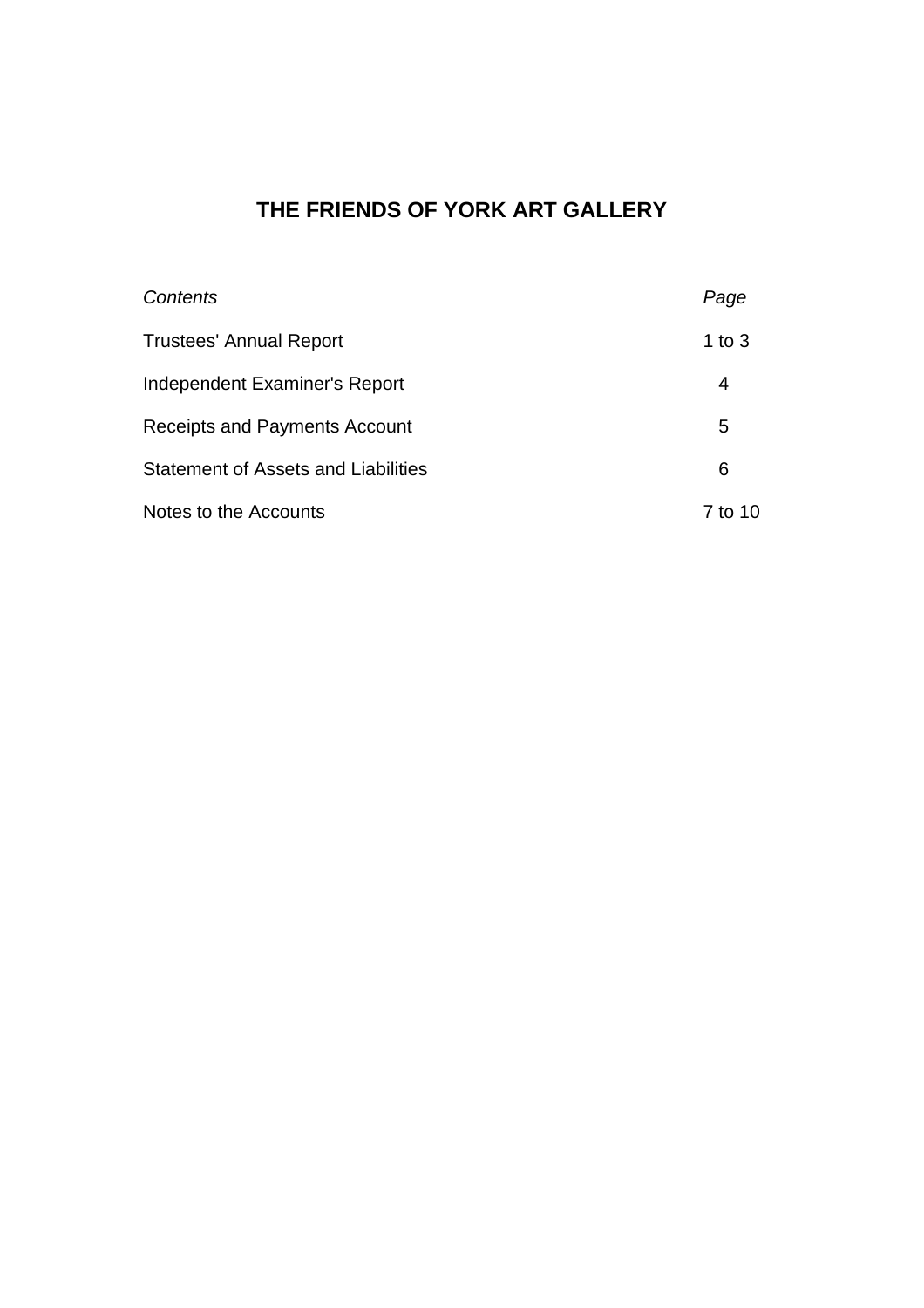### **TRUSTEES' ANNUAL REPORT FOR THE YEAR ENDED 31 DECEMBER 2020**

The Trustees have pleasure in presenting their Annual Report together with the Accounts of the charity for the year ended 31 December 2020. The accounts have been prepared in accordance with the accounting policies set out in note 1 to the accounts and comply with the charity's governing document and the Charities Act 2011.

### **REFERENCE AND ADMINISTRATION**

| <b>Charity Name:</b>      | The Friends of York Art Gallery                                        |
|---------------------------|------------------------------------------------------------------------|
| <b>Registered Number:</b> | 510659                                                                 |
| <b>Principal Address:</b> | York Art Gallery, Exhibition Square, York, YO1 7EW                     |
| President                 | Mr. Peter Miller                                                       |
| Life Vice Presidents      | Mr. David Alexander<br>Sir James Graham Bt.<br>Mrs. Malise Forbes Adam |

### *TRUSTEES*

The Trustees of the Charity who acted during the year to 31 December 2020 were:

 Mr. Peter Gibbard\* (Chairman until 24 March 2020) Prof. Charles Martindale\* (interim Chair from 25 March 2020) Mrs. Azizah Clayton (Treasurer) Dr. Judith Glover (Secretary, resigned 20 June 2020) Mr Benjamin Hilliam (Secretary, co-opted 20 June 2020) Mrs. Susan Smallpage\* (Membership Secretary) Dr. Ronald Clayton\* Mrs. Linda Downey\* (resigned 13 June 2020) Mrs Moira Fulton (co-opted 20 June 2020) Mrs. Charlotte Inch\* (resigned 19 May 2020) Mrs. Anne McLean\* Mr Paul McLean (co-opted 3 October 2020) Mrs Margaret May (co-opted 20 June 2020) Dr. Jeanne Nuechterlein\* Prof. James Sharpe\*

\* Elected Member of the Committee

The Trustees comprise the Elected Members of the Committee, Secretary, Membership Secretary and the Treasurer. The Trustees are elected by the members of the Friends of York Art Gallery at the Annual General Meeting of the Charity. The President, the Life Vice-Presidents and the Curator of Art may attend meetings of the Committee but may not vote.

#### *OFFICERS*

The principal officers of the Charity during the year to 31 December 2020 were:

| Treasurer:                                 | Mrs. Azizah Clayton                    |
|--------------------------------------------|----------------------------------------|
| Secretary:                                 | Dr. Judith Glover/ Mr Benjamin Hilliam |
| Membership Secretary: Mrs. Susan Smallpage |                                        |

#### *PROFESSIONAL ADVISERS*

Independent Examiner: Mr. R.W. Woolley BA (Hons) BFP FCA MAAT DChA MCMI, HPH, Chartered Accountants, 54, Bootham, York, YO30 7XZ

Principal Bankers: HSBC, 13 Parliament St, York, YO1 8XS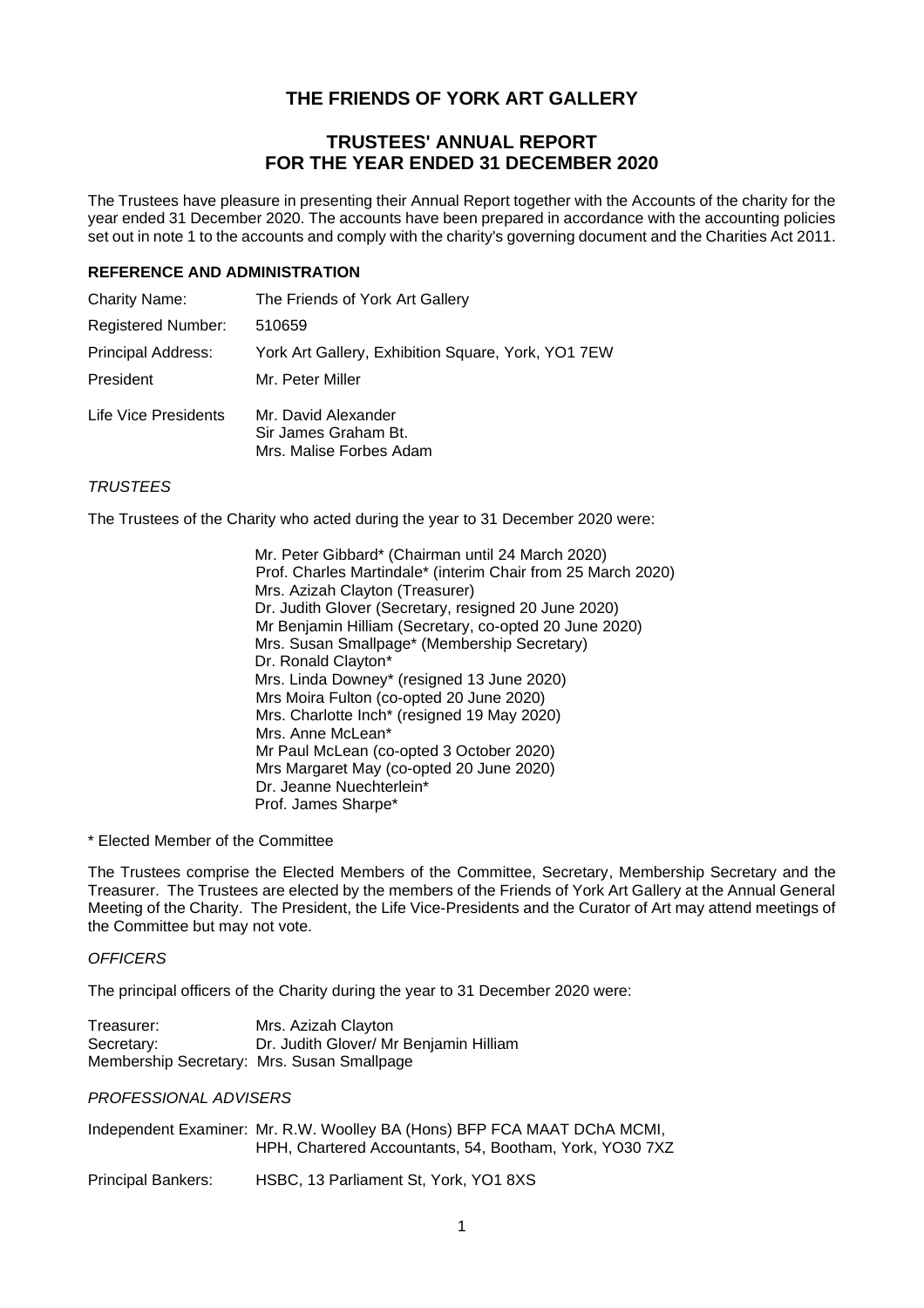### **TRUSTEES' ANNUAL REPORT (Continued) FOR THE YEAR ENDED 31 DECEMBER 2020**

### **STRUCTURE, GOVERNANCE AND MANAGEMENT**

#### *GOVERNING DOCUMENT*

The governing document of the Friends of York Art Gallery (the "Society") is its Constitution adopted on 23 March 1979 and amended on 28 February 1992, 24 March 1995, May 1998, 27 March 2008, 15 March 2012 and 24 March 2017. A revised Constitution will be put before the next AGM.

#### *TRUSTEES*

The Trustees, who form the Committee, are drawn from the membership of the Society and are appointed at the Annual General Meeting. The normal term of office for members of the Committee is three years; retiring members may be re-elected up to a maximum of 6 years; further re-election is permitted after an absence of 3 years from the Committee.

The major business and decisions of the Society are conducted at meetings normally held four times a year at which all Trustees have a vote.

#### *MEMBERSHIP*

Individuals and organisations can become members ("Friends") of the Society on payment of a subscription. Every Friend is entitled to nominate any member for a position on the Committee; all nominations should reach the Secretary at least seven clear days before an Annual General Meeting.

#### *RISK MANAGEMENT*

The Trustees have assessed the major risks to which the Society is exposed, in particular those relating to its operations and finances, and are satisfied that systems are in place to mitigate the exposure to the major risks.

#### **OBJECTIVES AND ACTIVITIES**

#### *OBJECTS*

The objects of the Society are to link together all friends of the York Art Gallery and establish a circle of supporters who will aid in the further development of the York Art Gallery Collection by subscription, gifts, bequests or donations and to sponsor activities in furtherance of the appreciation of the fine arts in York and the surrounding area.

York Art Gallery normally makes a charge for admission to the general public; in recognition of the Friends' contribution to the success of the Gallery individual Friends are admitted free of charge. The Trustees believe they have referred to the Charity Commission's guidance on public benefit when undertaking their review and planning future activities.

#### *ACTIVITIES*

The main activities during the year continued to be the raising of funds from members, other activities having been largely suspended because of the pandemic.

#### *GRANT MAKING POLICY*

The Trustees receive requests from York Art Gallery and others for funding assistance for the purchase of works of art and to sponsor activities in furtherance of the appreciation of the fine arts in York and the surrounding area. Funding requests are judged on their merits, with any grants made approved by a vote of the Trustees.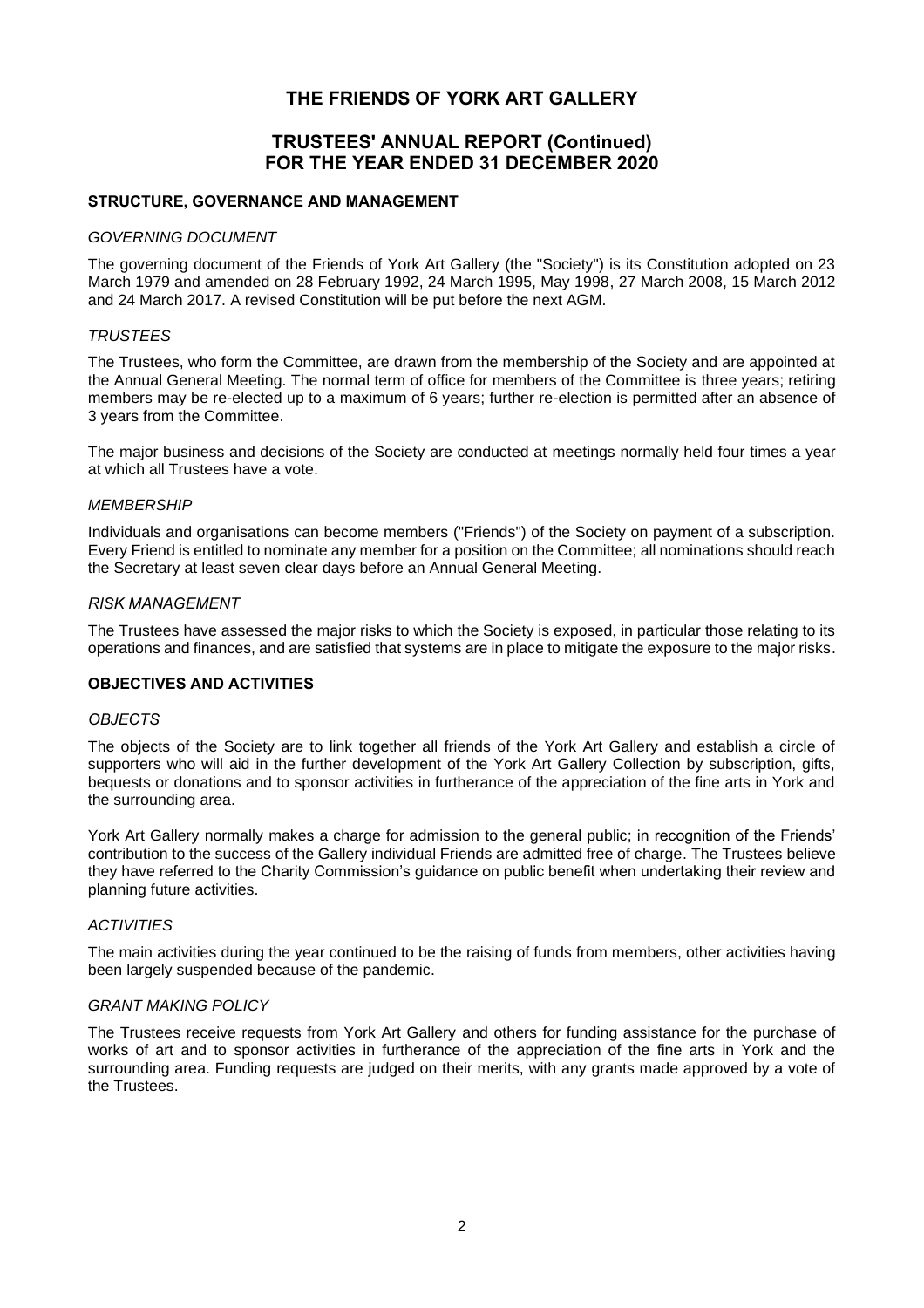### **TRUSTEES' ANNUAL REPORT (Continued) FOR THE YEAR ENDED 31 DECEMBER 2020**

#### **ACHIEVEMENTS AND PERFORMANCE**

During the year the Society gave grants to York Art Gallery and The University of York details of which are shown on page 8, note 4.

### **FINANCIAL REVIEW**

#### *REVIEW OF THE YEAR*

Grants to the Gallery and others during 2020 amounted to £165,790 (2019 - £25,257) details of which are shown on page 8 at note 4. The Friends had been able to make these grants from subscriptions, tax refunds under Gift Aid together with interest received and from donations and bequests, including those received in earlier years.

The Friends hold funds representing past bequests which it actively seeks to spend on acquisitions for the Gallery within the restrictions attached to bequests.

### *RESERVES*

The Trustees have examined the requirement for free reserves, which are those unrestricted funds not invested in fixed assets, designated for specific purposes or otherwise committed. The Trustees believe the Society should retain minimum reserves equal to one year's subscription income (approximately £15,000) and the grant making capability of the Society should be maintained from current receipts and the use of additional reserves and Restricted Funds as opportunity arises. The free reserves at 31 December 2020 totalled £45,767 (2019 - £49,187).

### *INVESTMENT POLICY*

The Trustees have approved the investment of an amount equal to the minimum reserve in short dated bond funds. During the year £10,000 was invested into such funds. They consider that the remainder of the Society's reserves should be held in bank and building society accounts generating interest to be applied by the Society in furtherance of its objects.

Approved on behalf of the Trustees

Prof. Charles Martindale Mateur Mrs Azizah Clayton *Interim Chair Treasurer* 30 January 2021 30 January 2021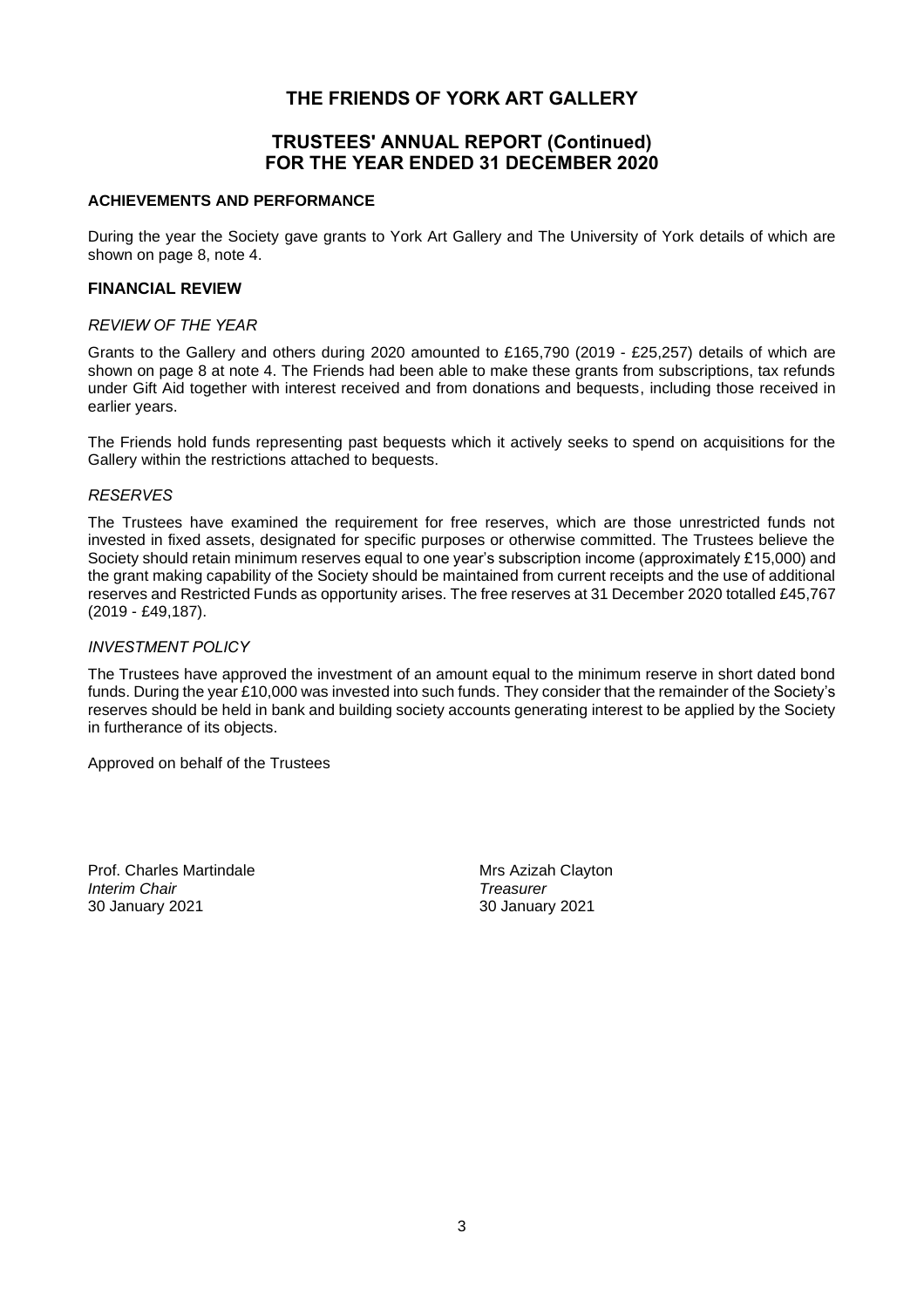### **INDEPENDENT EXAMINER'S REPORT TO THE TRUSTEES OF THE FRIENDS OF YORK ART GALLERY**

I report to the trustees on my examination of the accounts of The Friends of York Art Gallery (the "Society") for the year ended 31 December 2020.

This report is made solely to the Society's trustees, as a body, in accordance with section 154 of the Charities Act 2011. My independent examiner's work has been undertaken so that I might state to the Society's trustees those matters I am required to state to them in an independent examiner's report and for no other purpose. To the fullest extent permitted by law, I do not accept or assume responsibility to anyone other than the Society, the Society's members as a body and the Society's trustees as a body for my independent examiner's work, for this report, or for the opinions I have formed.

#### **Responsibilities and basis of report**

As the charity trustees of the Society you are responsible for the preparation of the accounts in accordance with the requirements of the Charities Act 2011 ('the Act').

I report in respect of my examination of the Society's accounts carried out under section 145 of the 2011 Act and in carrying out my examination I have followed all the applicable Directions given by the Charity Commission under section 145(5)(b) of the Act.

#### **Independent examiner's statement**

I have completed my examination. I confirm that no material matters have come to my attention in connection with the examination giving me cause to believe that in any material respect:

1. accounting records were not kept in respect of the Society as required by section 130 of the Act; or

2. the accounts do not accord with those records.

I have no concerns and have come across no other matters in connection with the examination to which attention should be drawn in this report in order to enable a proper understanding of the accounts to be reached.

Robert William Woolley BA (Hons), BFP, FCA, MAAT, DChA, MCMI HPH Chartered Accountants 54 Bootham York YO30 7XZ

2 February 2021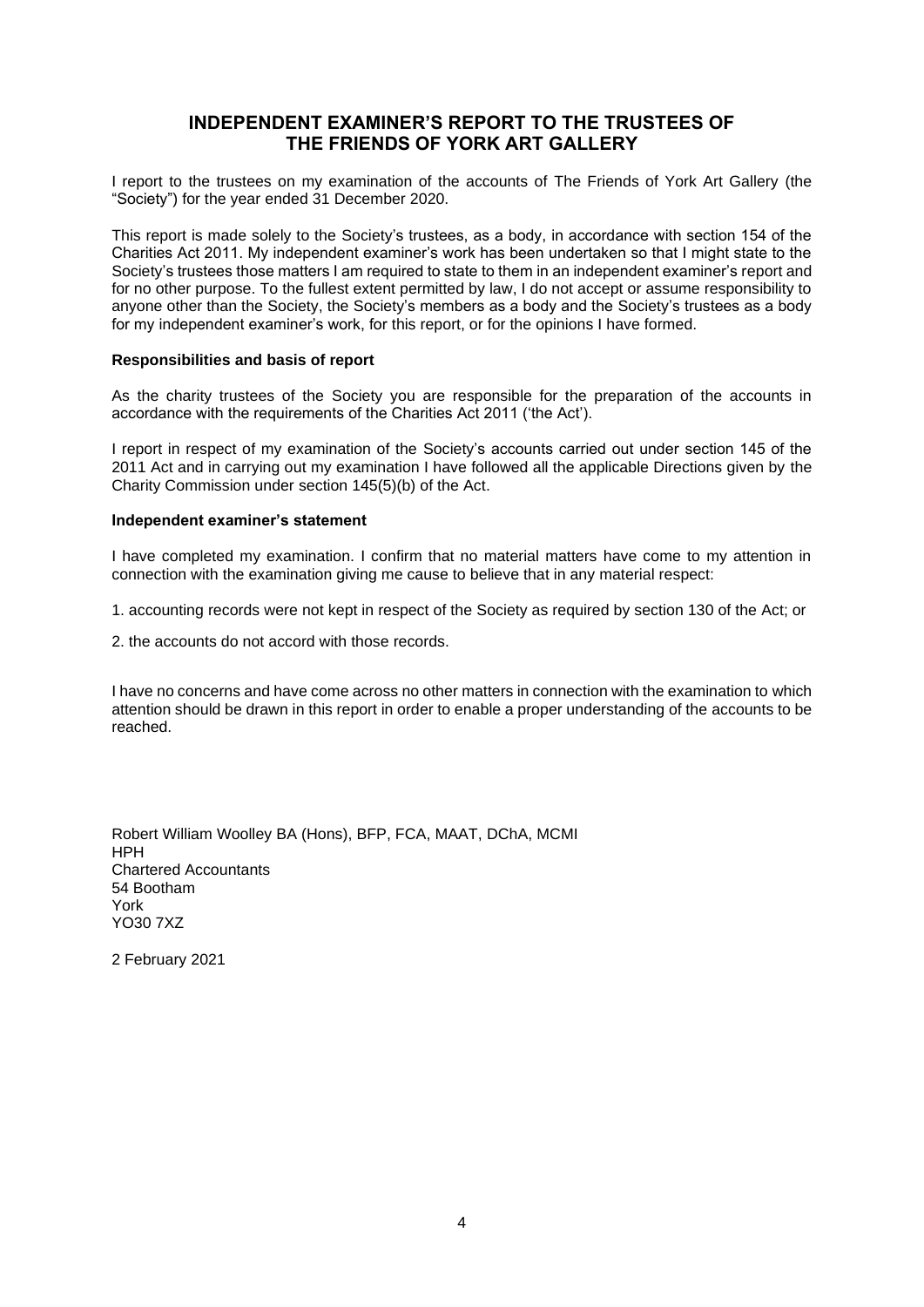## **RECEIPTS AND PAYMENTS ACCOUNT FOR THE YEAR ENDED 31 DECEMBER 2020**

| <b>Notes</b>                                      |                         | Unrestricted<br>Funds<br>£ | Restricted<br>Funds<br>£ | Year ended<br>31 December<br>2020<br>£ | Year ended<br>31 December<br>2019<br>£ |
|---------------------------------------------------|-------------------------|----------------------------|--------------------------|----------------------------------------|----------------------------------------|
| <b>Receipts</b>                                   |                         |                            |                          |                                        |                                        |
| Incoming resources from generated funds           |                         |                            |                          |                                        |                                        |
| Voluntary income                                  |                         |                            |                          |                                        |                                        |
| Subscriptions                                     |                         | 11,472                     | 3,795                    | 15,267                                 | 15,896                                 |
| Donations and rebates                             |                         | 184                        |                          | 184                                    | 807                                    |
| Gift Aid                                          |                         | 2,507                      | 924                      | 3,431                                  | 3,243                                  |
| Activities for generating funds:                  |                         |                            |                          |                                        |                                        |
| Fundraising                                       |                         | 290                        |                          | 290                                    | 594                                    |
| Investment income                                 | $\overline{c}$          | 665                        | 1,312                    | 1,977                                  | 3,554                                  |
| Other receipts                                    | 3                       | 667                        |                          | 667                                    | 16,562                                 |
| <b>Total receipts</b>                             |                         | 15,785                     | 6,031                    | 21,816                                 | 40,656                                 |
| <b>Payments</b>                                   |                         |                            |                          |                                        |                                        |
| Costs of generating funds:                        |                         |                            |                          |                                        |                                        |
| Other expenses<br>Charitable activities:          |                         | 423                        |                          | 423                                    | 9,237                                  |
| Grants                                            | $\overline{\mathbf{4}}$ | 16,540                     | 149,250                  | 165,790                                | 25,257                                 |
| Governance costs                                  |                         | 3,577                      |                          | 3,577                                  | 4,740                                  |
|                                                   |                         |                            |                          |                                        |                                        |
|                                                   |                         | 20,540                     | 149,250                  | 169,790                                | 39,234                                 |
| <b>Investment purchases</b>                       |                         |                            | 6,000                    | 6,000                                  |                                        |
| <b>Total payments</b>                             |                         | 20,540                     | 155,250                  | 175,790                                | 39,234                                 |
| Net (payments)/receipts before transfers          |                         | (4, 755)                   | (149, 219)               | (153, 974)                             | 1,422                                  |
| <b>Transfers between funds</b>                    |                         |                            |                          |                                        |                                        |
| Net (payments)/receipts after transfers           |                         | (4, 755)                   | (149, 219)               |                                        | 1,422                                  |
| Cash funds brought forward at<br>1 January 2020   |                         | 141,317                    | 182,171                  | 323,488                                | 322,066                                |
| Cash funds carried forward at<br>31 December 2020 | 7 & 8                   | 136,562<br>£               | 32,952<br>£              | 169,514<br>£                           | 323,488<br>£                           |
| All operations are continuing.                    |                         |                            |                          |                                        |                                        |

The notes on pages 7 to 10 form part of these financial statements.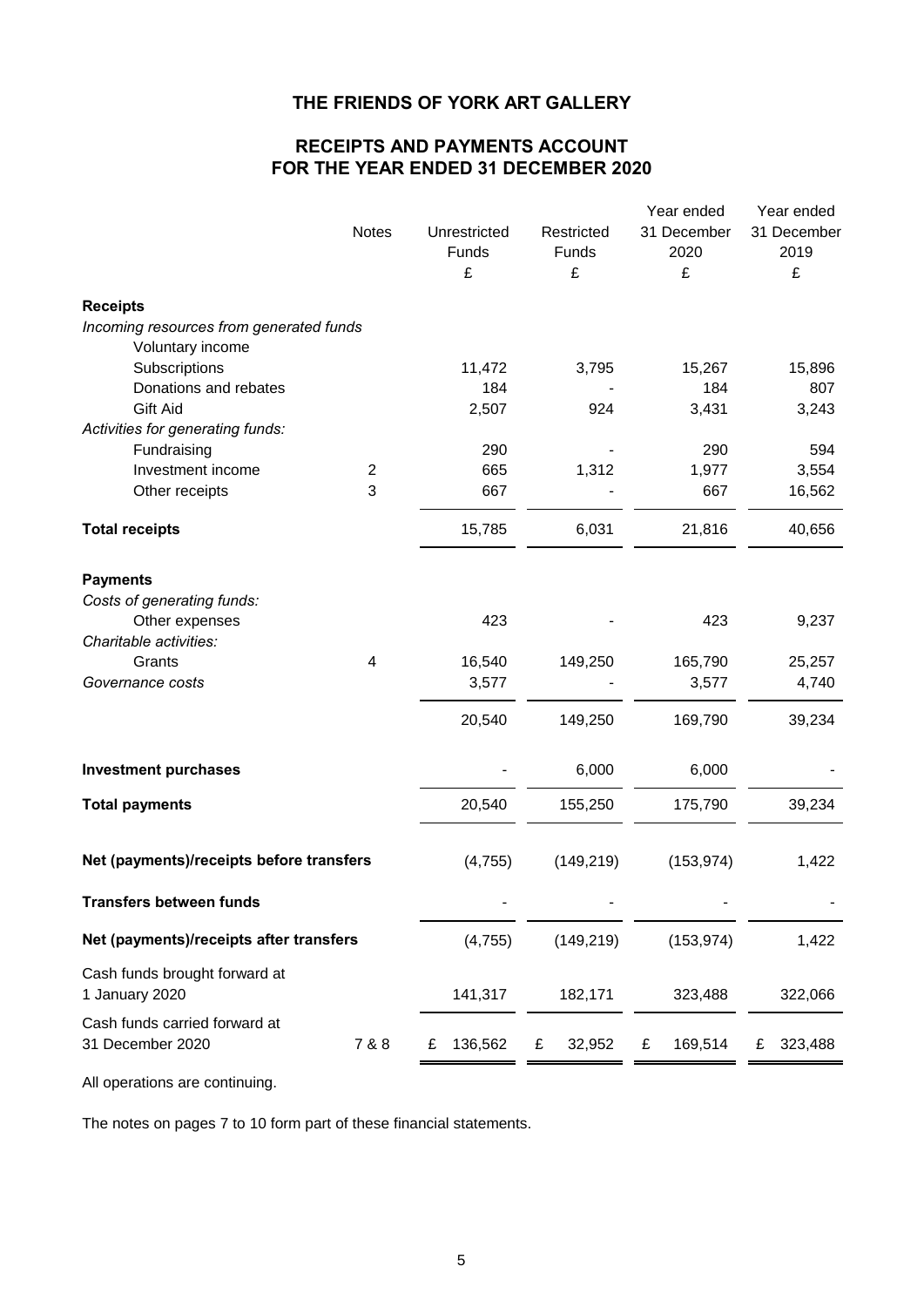# **STATEMENT OF ASSETS AND LIABILITIES AS AT 31 DECEMBER 2020**

|                                     | <b>Note</b><br><b>Unrestricted</b><br><b>Funds</b><br>£ |   | <b>Restricted</b><br><b>Funds</b><br>£ |   |        | Year ended<br>31 December<br>2020<br>£ | Year ended<br>31 December<br>2019<br>£ |   |         |
|-------------------------------------|---------------------------------------------------------|---|----------------------------------------|---|--------|----------------------------------------|----------------------------------------|---|---------|
| <b>ASSETS</b>                       |                                                         |   |                                        |   |        |                                        |                                        |   |         |
| Investment assets                   |                                                         |   |                                        |   |        |                                        |                                        |   |         |
| Quoted securities (at market value) | 5                                                       |   |                                        |   | 7,551  |                                        | 7,551                                  |   |         |
| Cash at bank and in hand            | 6                                                       |   |                                        |   |        |                                        |                                        |   |         |
| Undesignated                        | 7                                                       |   | 45,767                                 |   |        |                                        | 45,767                                 |   | 49,187  |
| Designated                          | 7                                                       |   | 90,795                                 |   |        |                                        | 90,795                                 |   | 92,130  |
| Restricted                          | 8                                                       |   |                                        |   | 32,952 |                                        | 32,952                                 |   | 182,171 |
|                                     |                                                         | £ | 136,562                                | £ | 32,952 | £                                      | 169,514                                | £ | 323,488 |
| <b>LIABILITIES</b>                  |                                                         |   |                                        |   |        |                                        |                                        |   |         |
| Fee for Independent Examination     |                                                         |   | 480                                    |   |        |                                        | 480                                    |   | 480     |
| Subscriptions paid in advance       |                                                         |   | 68                                     |   |        |                                        | 68                                     |   | 128     |
| Grants due to YMT                   |                                                         |   |                                        |   |        |                                        |                                        |   |         |
|                                     |                                                         | £ | 548                                    | £ |        | £                                      | 548                                    | £ | 608     |

The notes on pages 7 to 10 form part of these financial statements.

Approved by the Trustees on 30 January 2021 and signed on their behalf by:

Prof. Charles Martindale Mrs Azizah Clayton *Interim Chair Treasurer*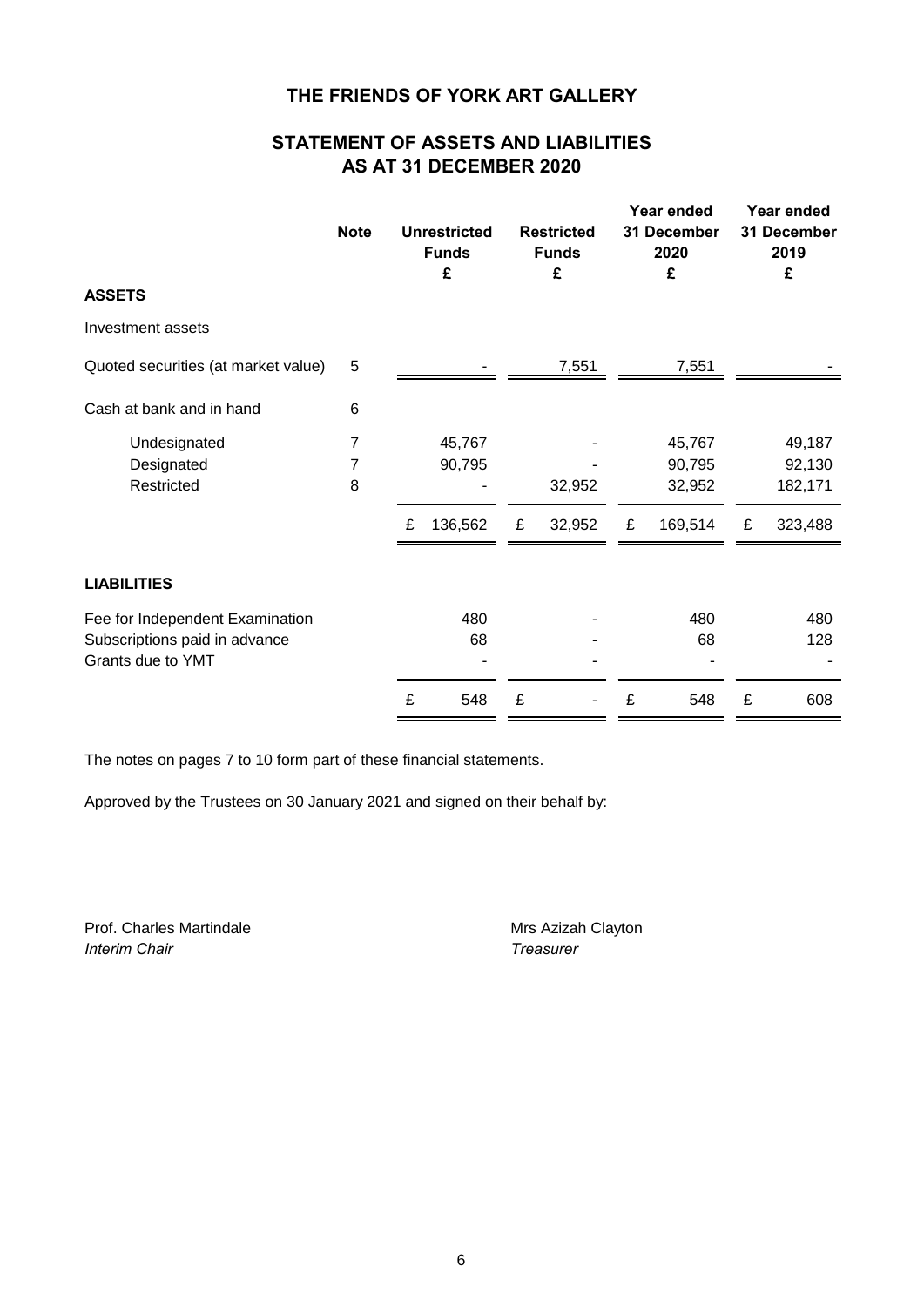## **NOTES TO THE ACCOUNTS FOR THE YEAR ENDED 31 DECEMBER 2020**

### **1. ACCOUNTING POLICIES**

#### a) Basis of Preparation

The accounts are prepared on a receipts and payment basis.

#### b) Receipts

Receipts from generated funds

*Subscriptions, donations and legacies*

All income from subscriptions, donations and legacies is accounted for on the receipts basis. This policy is applied to legacy income.

Activities for generating funds *Fundraising* This represents gross income from events and from sales of merchandise in the year.

*Investment income*

Investment income from bank interest is accounted for on the receipts basis.

### c) Payments

Costs of generating funds *Costs of generating voluntary income* The heading comprises direct costs of participating in events, all publicity costs and support costs.

Charitable activities

#### *Grants*

Grants are charged to the Receipts and Payments Account when paid. Additional monies allocated for grants in the year are transferred to a designated unrestricted fund. These costs include the costs incurred in managing the grants system.

Governance costs

These are the costs associated directly with the management by the Trustees of the Society's activities, including postage, stationery, printing, insurance and other general administration costs.

d) Assets

### *Tangible fixed assets*

Individual fixed assets costing less than £500 per item are written off against income as they are purchased. Other assets are capitalised as fixed assets and depreciated over 4 years on a straight line basis.

e) Designated funds

Where the Society has agreed to pay a grant at a future date the amount is transferred to an unrestricted designated reserve. This ensures the Society is aware of its free reserves.

f) Restricted funds

Restricted funds are funds that can only be used for a specific purpose within the objects of the charity. Restrictions arise when specified by the donor or when funds are raised for particular restricted purposes.

|                             | 2020                  | 2019       |
|-----------------------------|-----------------------|------------|
| <b>2. INVESTMENT INCOME</b> |                       |            |
| Bank interest received      | 1,977<br>$\mathbf{f}$ | 3,554<br>£ |

Included in bank interest received is £1,312 (2019: £2,312) relating to Restricted Funds.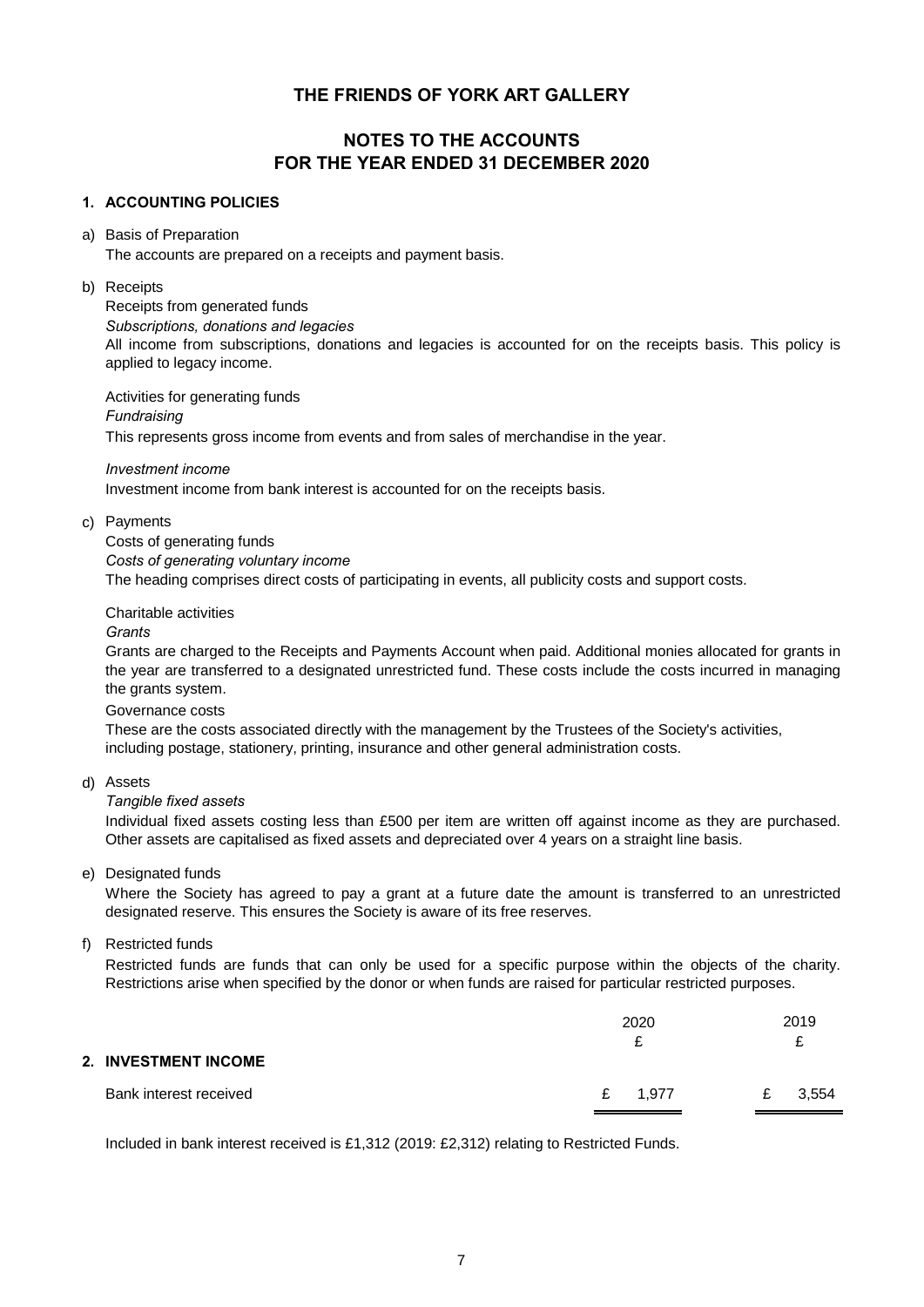### **NOTES TO THE ACCOUNTS FOR THE YEAR ENDED 31 DECEMBER 2020**

|                                                                                                |                                   | 2020<br>£               | 2019<br>£          |                    |
|------------------------------------------------------------------------------------------------|-----------------------------------|-------------------------|--------------------|--------------------|
| <b>3. OTHER RECEIPTS</b>                                                                       |                                   |                         |                    |                    |
| Included under the above heading are the following items:                                      |                                   |                         |                    |                    |
| <b>Educational Visits</b>                                                                      |                                   |                         | £<br>667           | £ 16,562           |
| Included in other receipts is £nil (2019: £nil) relating to Restricted Funds.                  |                                   |                         |                    |                    |
|                                                                                                | Unrestricted<br>2020              | Restricted<br>2020      | Total<br>2020      | Total<br>2019      |
| <b>4. GRANTS</b>                                                                               | £                                 | £                       | £                  | £                  |
| Grants paid during the year were:-                                                             |                                   |                         |                    |                    |
| Grants to York Museums & Gallery Trust:                                                        |                                   |                         |                    |                    |
| Support for annual CoCA Lecture                                                                | 381                               |                         | 381                |                    |
| Re-glazing of Aubrey Williams                                                                  | 110                               |                         | 110                |                    |
| Framing of Dona Salmon and Patricia Ramsey                                                     | 1,100                             |                         | 1,100              |                    |
| Conservation of Dona Salmon                                                                    | 735                               |                         | 735                |                    |
| Acquisition of Laura Knight painting                                                           | $\blacksquare$                    | 142,000                 | 142,000            |                    |
| Conservation costs for the works on paper of York Minster                                      | 914                               |                         | 914                |                    |
| Consultancy fee towards acquisition of Laura Knight painting                                   |                                   | 7,250                   | 7,250              |                    |
| Conservation of Francis Downing paintings                                                      | 6,420                             |                         | 6,420              |                    |
| Conservation and mounting for Bloom Exhibiton                                                  | 860                               |                         | 860                |                    |
| Donation from Collection Fund                                                                  | 2,000                             |                         | 2,000              |                    |
| Drawer unit repair in Lucie Rie Exhibition                                                     |                                   |                         |                    | 250                |
| Conservation of Bouts and Beyond Exhibition<br>Conservation of Ceramic Work by Gillian Loendes |                                   |                         |                    | 11,095<br>300      |
| Purchase of "British American Scarecrow" by M Sami                                             |                                   |                         |                    | 5,000              |
| Conservation of Mounting of Poussin                                                            |                                   |                         |                    | 1,874              |
| Conservation of "The Bridge at Fountains Abbey"                                                |                                   |                         |                    | 1,163              |
| Glazing of "Calm Before a Storm"                                                               |                                   |                         |                    | 549                |
| Re-framing costs                                                                               |                                   |                         |                    | 650                |
| <b>Conservation of YORAG</b>                                                                   |                                   |                         |                    | 626                |
|                                                                                                | 12,520                            | 149,250                 | 161,770            | 21,507             |
| University of York MA in history of art scholarship                                            | 4,020                             |                         | 4,020              | 3,750              |
|                                                                                                | 16,540<br>£                       | £149,250                | £ 165,790          | £ 25,257           |
| <b>5. INVESTMENTS</b>                                                                          |                                   |                         |                    |                    |
|                                                                                                | Unrestricted<br>2020<br>£         | Restricted<br>2020<br>£ | Total<br>2020<br>£ | Total<br>2019<br>£ |
| Quoted Investments<br>Market value at 31 December 2020                                         | £<br>$\qquad \qquad \blacksquare$ | 7,551<br>£              | 7,551<br>£         | £                  |
| Historical cost at 31 December 2020                                                            | £                                 | £ $6,000$               | 6,000<br>£         | £                  |
|                                                                                                |                                   |                         |                    |                    |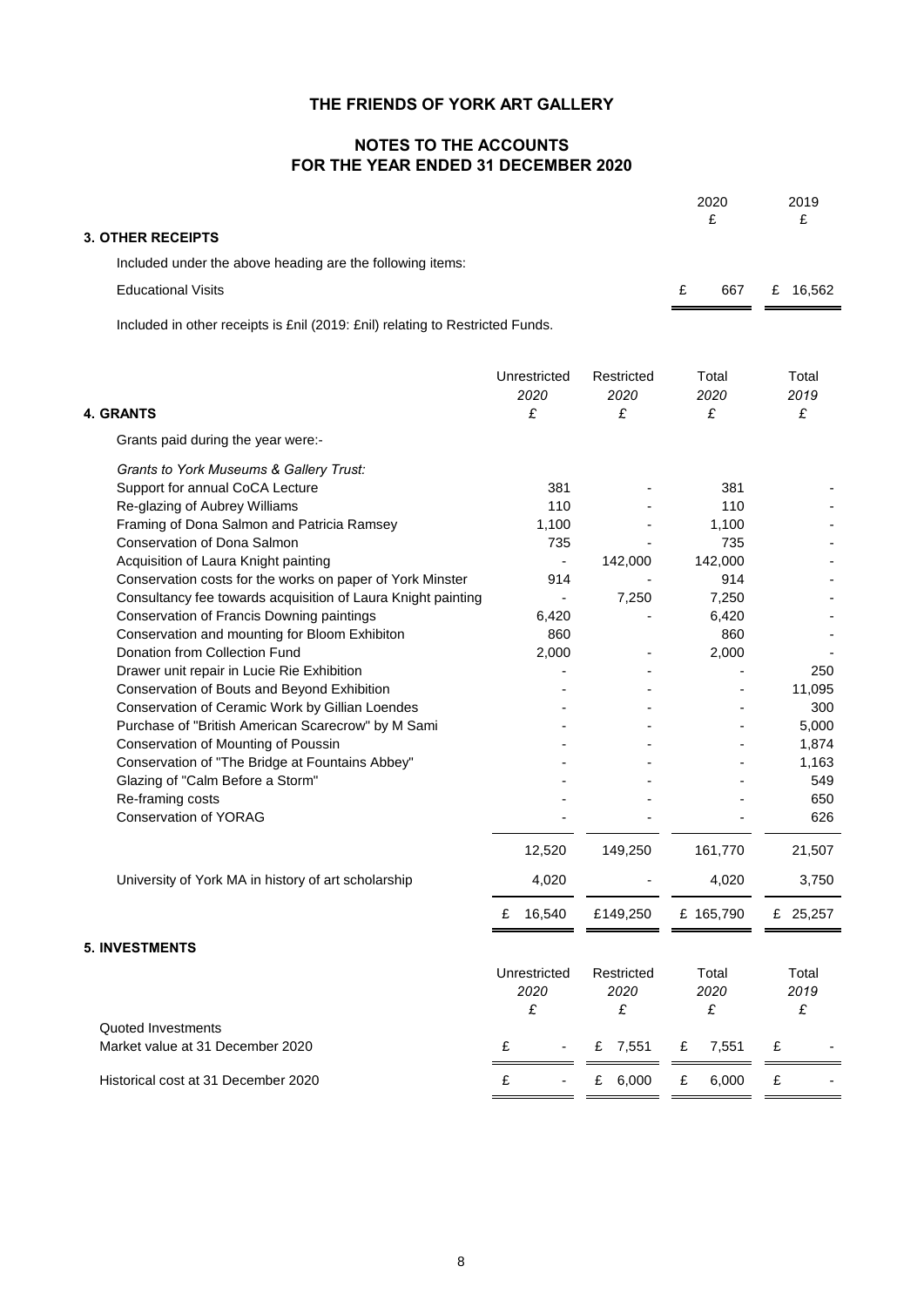### **NOTES TO THE ACCOUNTS FOR THE YEAR ENDED 31 DECEMBER 2020**

#### **6. BANK BALANCES**

|                                                  | Unrestricted<br>2020 | Restricted<br>2020 | Total<br>2020 | Total<br>2019 |
|--------------------------------------------------|----------------------|--------------------|---------------|---------------|
|                                                  | £                    | £                  | £             | £             |
| <b>HSBC Community Account</b>                    | 7,939                |                    | 7,939         | 10,719        |
| <b>NatWest Community Account</b>                 |                      | 1,066              | 1,066         | 7,978         |
| <b>Manchester Building Society Easy Access</b>   |                      |                    |               |               |
| <b>Business Saver Account</b>                    | 20,532               | 12,251             | 32,783        | 60,932        |
| Shawbrook Bank 100-day notice account            | 13,306               |                    | 13,306        | 13,169        |
| Skipton Building Society - 60-day Notice Account |                      |                    |               | 45,916        |
| <b>Community Saver - Collection Fund Skipton</b> |                      | 9,635              | 9,635         | 15,724        |
| United Trust Bank 60-day notice account          |                      |                    |               | 77,464        |
| Virgin Money Charity Deposit Account             | 30,069               |                    | 30,069        | 29,922        |
| Hampshire Trust Bank - 10222336                  | 31,109               |                    | 31,109        | 30,728        |
| Hampshire Trust Bank - 10439828                  | 23,607               |                    | 23,607        | 30,936        |
| Hampshire Trust Bank - 10664832                  | 10,000               |                    | 10,000        |               |
| Hampshire Trust Bank - 10595282                  |                      | 5,000              | 5,000         |               |
| Hampshire Trust Bank - 10619783                  |                      | 5,000              | 5,000         |               |
|                                                  | £ 136,562            | £<br>32,952        | 169,514<br>£  | 323,488<br>£  |

#### **7. UNRESTRICTED FUNDS**

|                    | Balance at | Receipts | Payments | Transfers | Balance at  |
|--------------------|------------|----------|----------|-----------|-------------|
|                    | 1 Jan 2020 | in Year  | in Year  | in Year   | 31 Dec 2020 |
| Undesignated Funds | 49.187     | 15.120   | (18,540) | ٠         | 45.767      |

#### Designated Funds

The Trustees have designated funds to make the following Grants to York Art Gallery during later years:

| Grants approved but not paid | 2,000   |   | ۰      |   |          |   | -                        |   | 2,000   |
|------------------------------|---------|---|--------|---|----------|---|--------------------------|---|---------|
| Barbara Bourne Fund          | 10.385  |   | 74     |   |          |   | $\overline{\phantom{0}}$ |   | 10.459  |
| Walter Chapman Fund          | 10.174  |   | 73     |   |          |   | $\overline{\phantom{0}}$ |   | 10.247  |
| Malden-Owen Bequest          | 61.664  |   | 518    |   |          |   |                          |   | 62,182  |
| Collection Fund              | 7.907   |   |        |   | (2,000)  |   | $\overline{\phantom{0}}$ |   | 5.907   |
|                              | 141.317 | £ | 15.785 | £ | (20.540) | £ | ۰                        | £ | 136.562 |

Barbara Bourne Funds: in 2012 the Charity received a legacy under the Will of Mrs Barbara Bourne to be applied towards the general purposes of the Friends.

Walter Chapman Fund: in 2013 the Charity received a legacy under the Will of Walter Chapman to be applied towards the general purposes of the Friends.

Malden-Owen Bequest: in 2017 the Charity received this bequest to be applied towards the general purposes of the Friends.

Collection Fund: during 2016 the Charity established a fund financed primarily by monthly standing orders from Members.